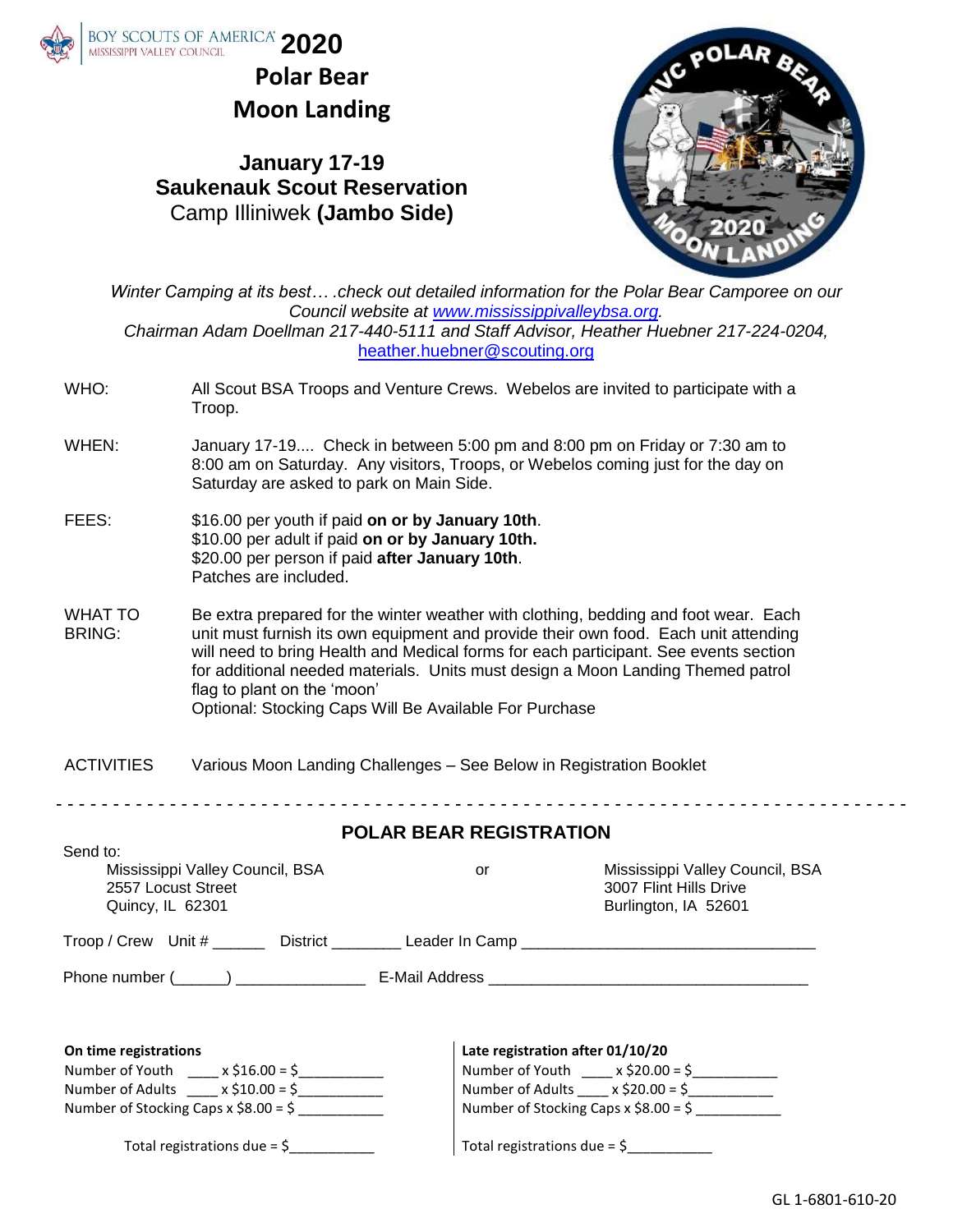### **Polar Bear Camporee 2020 – Moon Landing**

Friday 1-17-20:

- 5pm to 8pm Check in at Polar Bear Cabin
- 8pm SPL meeting in Polar Bear Cabin
- 8:30pm Cracker Barrel in Polar Bear Cabin followed by Moon Gazing with Telescopes

Saturday 1-18-20:

- 8am to 11am Patrol activities and competitions
- 11am to 1pm Lunch at campsites
- 1pm to 3pm Moon Landing Competitions
- 3pm to 5pm Open activities on main side/finish up morning activities if necessary
- 5pm to 8pm Dinner at campsites
- 8pm campfire and awards in front of Polar Bear Cabin
- 8:30 pm Cracker Barrel in Polar Bear Cabin and Movie

Sunday 1-19-20:

- 8am Checkout begins in Polar Bear Cabin
- 11am Everyone out of camp

Patrol activities and competitions Saturday 8am to 11am:

- Work with your patrol to find The Sea of Tranquility
- Be the first patrol to plant your flag on the moon's surface

Open Activities – 3pm to 5pm - on main side

• Open activities and finish up morning activities

Other competitions:

• Other awards and competitions TBD

\*Schedule is subject to change\*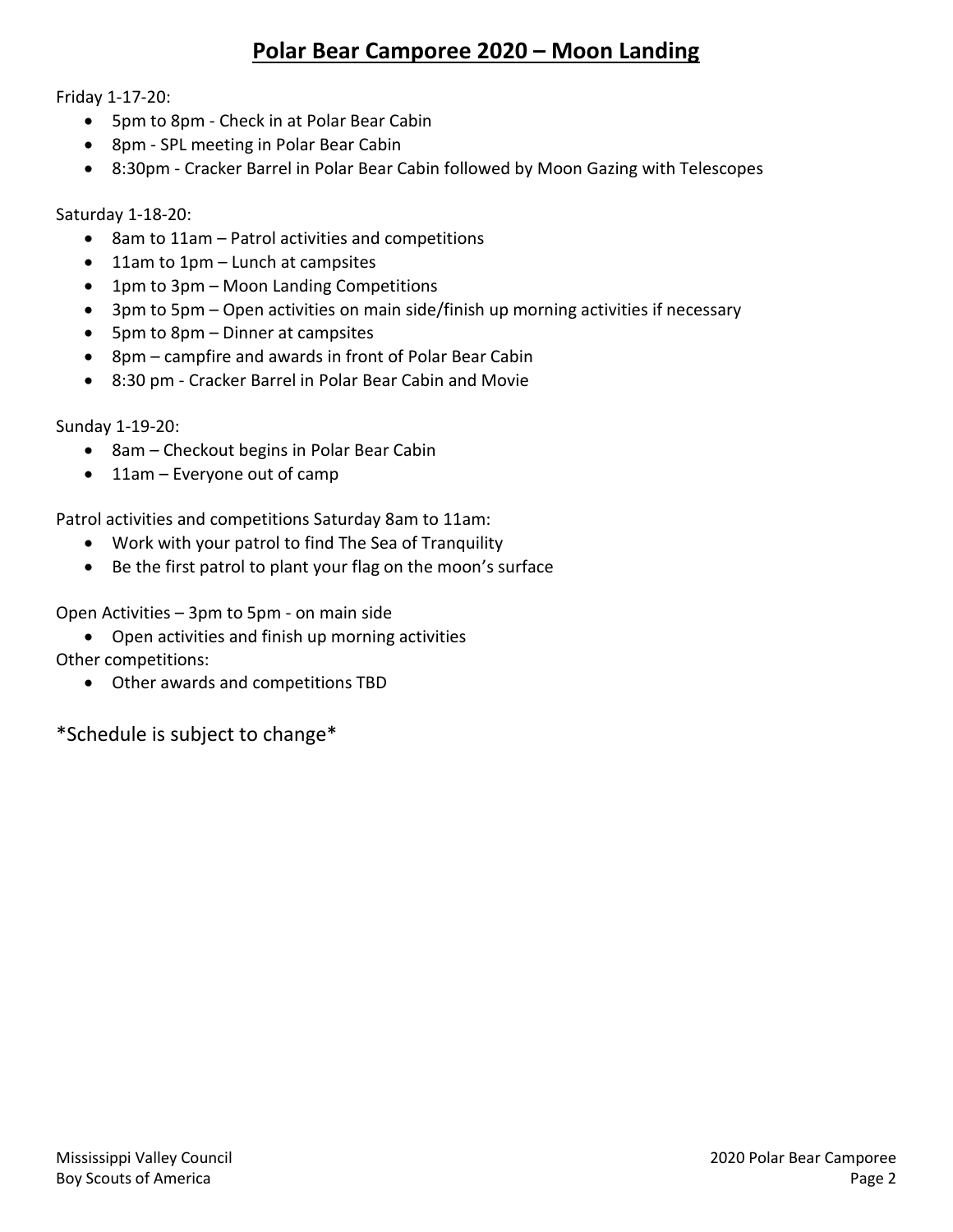### **Camp Rules and Regulations**

| Camp Code                | The Scout Oath and Law will be the law of the camp. Follow Current YPT Guidelines for<br><b>Tent Camping</b>                                                                                             |  |
|--------------------------|----------------------------------------------------------------------------------------------------------------------------------------------------------------------------------------------------------|--|
| <b>Early Arrivals</b>    | Those persons who are not on Staff that arrive prior to 5:00 PM Friday will be asked to wait<br>to set up camp.                                                                                          |  |
| Roster                   | The Troop roster form, enclosed in this manual or equivalent, must be completed and turned<br>in at Check-In. Please make additional copies as needed.                                                   |  |
| <b>Ground Fires</b>      | Ground Fires are permitted. Please try your best to keep them within fire pits.                                                                                                                          |  |
| Generators               | Generators are not allowed for unit use.                                                                                                                                                                 |  |
| <b>Cooking Fuel</b>      | Use wood, charcoal, or pressurized fuel in preparation of meals.                                                                                                                                         |  |
| <b>Pressurized Fuels</b> | The use of either high or low-pressure lanterns or stoves must be in accordance with current<br>council policy.                                                                                          |  |
| Use of Water             | Water sources are only for filling water containers. Please do use the spigot for personal<br>hygiene, washing or rinsing dishes, or washing clothes.                                                    |  |
| <b>Tent Ditching</b>     | "Proper pitching avoids ditching." Digging ditches around tents is strictly prohibited.                                                                                                                  |  |
| Garbage                  | Each unit must take their trash home with them when they leave or take it to dumpsters.                                                                                                                  |  |
| Tobacco                  | No person under the age of 21 is allowed to use tobacco products. Violators will be asked to<br>leave. All adult smokers are encouraged to refrain from smoking around the Scouts during<br>the weekend. |  |
| <b>Dress Code</b>        | Activity (Class B) uniforms are encouraged throughout the duration of the campout. No<br>inappropriate civilian clothes are permitted. Closed toed shoes must be worn around camp for<br>safety.         |  |
| <b>Early Departures</b>  | Units needing an early departure on Sunday should make prior arrangements with the<br>Campmaster or District Camping Chairman.                                                                           |  |
| <b>Prohibited</b>        | Sheath knives, alcohol, fireworks, firearms, and non-medically prescribed drugs are all<br>strictly prohibited.                                                                                          |  |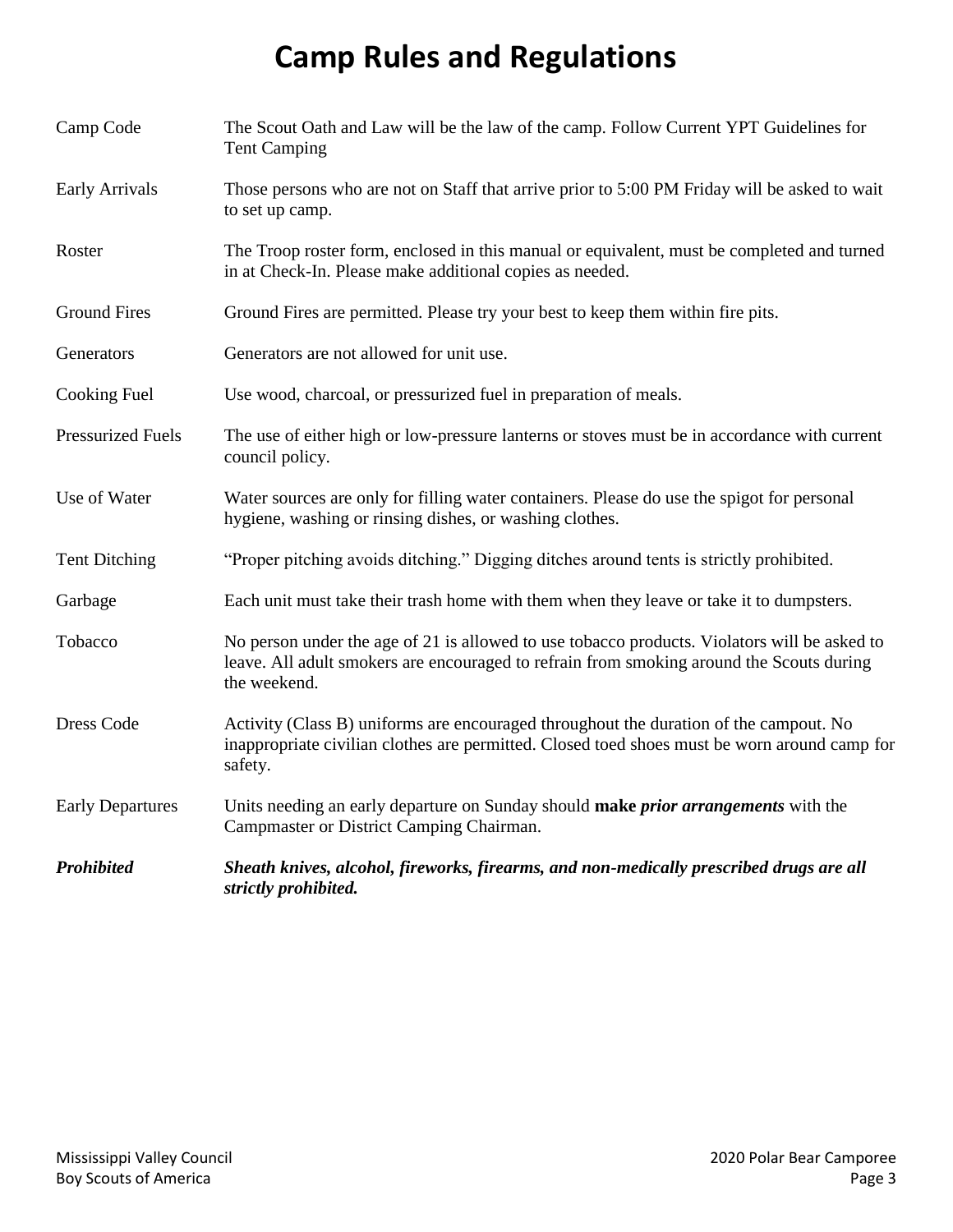# **Suggested Packing List**

**This list is provided as a simple guideline to plan what you will need for a typical weekend camping trip. We recommend packing your items in a backpack or duffle bag. Clothing and personal property should be permanently marked with your name and troop. Medications should be clearly marked with Scout's name, medication name, dosage.**

## **Winter Dressing Hints**

The best way to dress for comfortable warmth in winter is in layers or shells. Start with long johns, not too tight. Next, flannel shirt and wool trousers and over that, a wool turtleneck sweater. With earmuff and wool gloves, this will be enough if you're going to be active.

For more severe cold and less activity, add a light jacket, wool cap and heavy boots. Dry your hands before you put gloves on and keep your gloves dry, too. Keep your feet dry inside and out, use foot powder, dry them thoroughly. Put on dry socks; wear two pairs of well-fitting socks.

#### **Official BSA Uniform:**

- \_ Uniform Shirt (khaki)
- \_ Shorts/Pants (green)
- \_ Belt
- \_ Scout Socks
- \_ Troop Neckerchief
- \_ Neckerchief Slide

#### **Clothing:**

- \_ Socks (2 pairs)
- \_ Tee Shirts (1)
- Underwear (2)
- \_ Pair of Long Pants (2)
- \_ Pair of Shorts (1, optional)
- \_ Sweatshirt
- \_ Jacket/Coat (seasonal)
- \_ Sleepwear
- \_ Hiking shoes/boots- (broken in)
- Extra Pair of Shoes or sneakers
- *(No Open-Toe Sandals or Shoes)*
- \_ Raingear/Poncho

#### **Toiletries:**

- \_ Soap in a carrier (or plastic bag)
- \_ Towels and washcloths (1)
- \_ Toothbrush & Toothpaste
- \_ Comb or Brush
- \_ Deodorant
- **Tissues**

#### **Camping Gear:**

- **\_** Backpack/Duffle Bag
- \_ Canteen or Water Bottle
- \_ Flashlight (w/extra batteries & bulb)
- \_ Utensils
- \_ Mess Kit
- Cup/mug

#### **Bedding:**

- \_ Sleeping Pad (optional)
- Sleeping bag
- \_ Pillow or camp pillow

#### **Other Items:**

- \_ Medications Clearly labeled
- \_ Boy Scout Handbook
- Wristwatch
- \_ Notebook and pencils
- \_ Compass
- \_ Pocket knife
- \_ Folding Chair (optional)
- \_ Card Games (optional)
- \_ Musical Instrument (If you play one)
- Camera and Film (Optional, Disposable is good)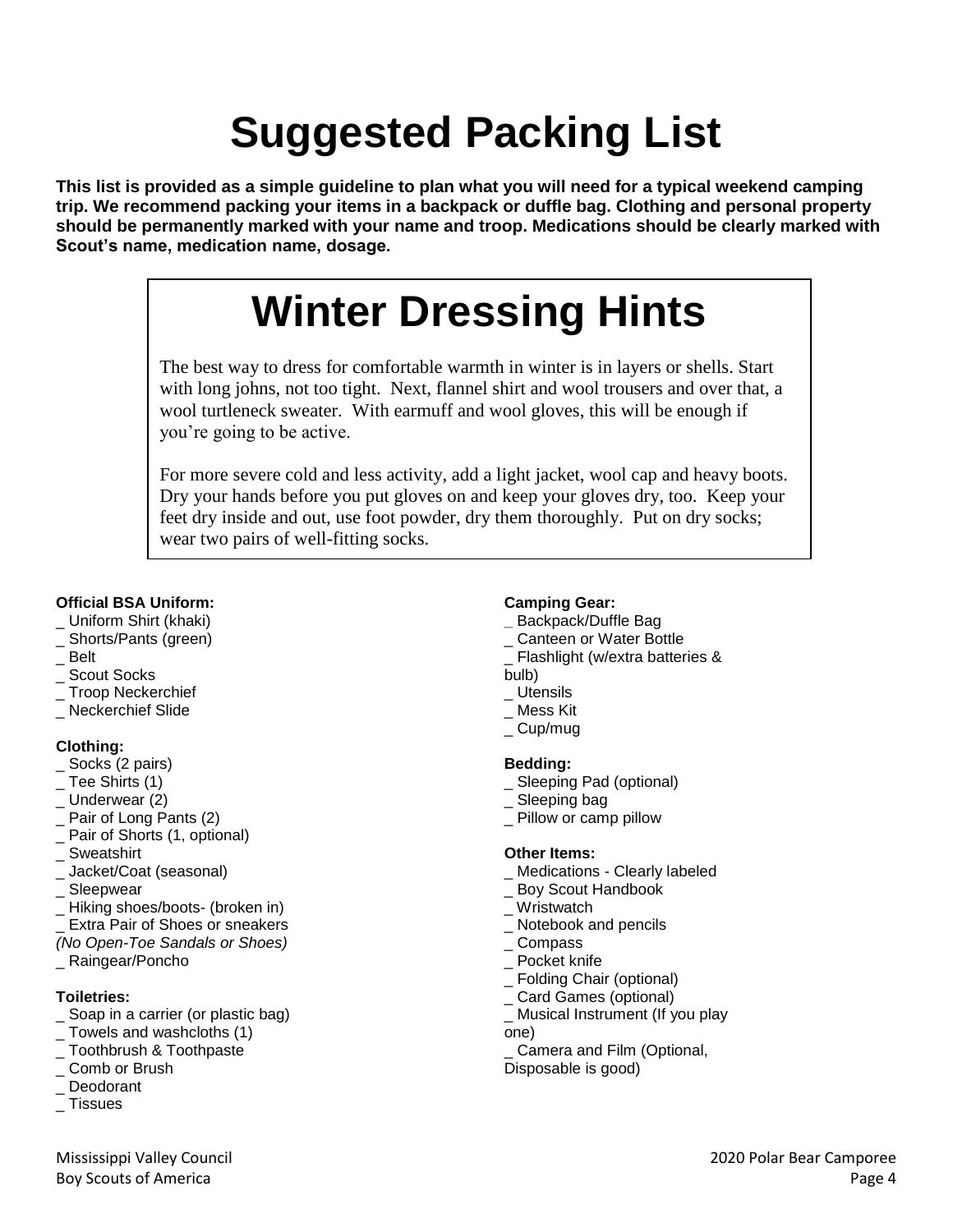### **Unit Roster**

District:\_\_\_\_\_\_\_\_\_\_\_\_\_\_\_\_

Unit Type: Troop or Crew

Unit  $#_$ 

|                | <b>Name</b> | <b>E-mail Address</b> | <b>Circle One:</b> |
|----------------|-------------|-----------------------|--------------------|
| $\mathbf{1}$   |             |                       | Adult<br>Youth     |
| $\overline{2}$ |             |                       | Adult<br>Youth     |
| $\overline{3}$ |             |                       | Adult<br>Youth     |
| 4              |             |                       | Adult<br>Youth     |
| 5              |             |                       | Adult<br>Youth     |
| $6\,$          |             |                       | Adult<br>Youth     |
| $\overline{7}$ |             |                       | Youth<br>Adult     |
| 8              |             |                       | Youth<br>Adult     |
| 9              |             |                       | Adult<br>Youth     |
| 10             |             |                       | Adult<br>Youth     |
| $11\,$         |             |                       | Adult<br>Youth     |
| 12             |             |                       | Youth<br>Adult     |
| 13             |             |                       | Youth<br>Adult     |
| 14             |             |                       | Adult<br>Youth     |
| 15             |             |                       | Adult<br>Youth     |
| 16             |             |                       | Adult<br>Youth     |
| $17\,$         |             |                       | Adult<br>Youth     |
| 18             |             |                       | Adult<br>Youth     |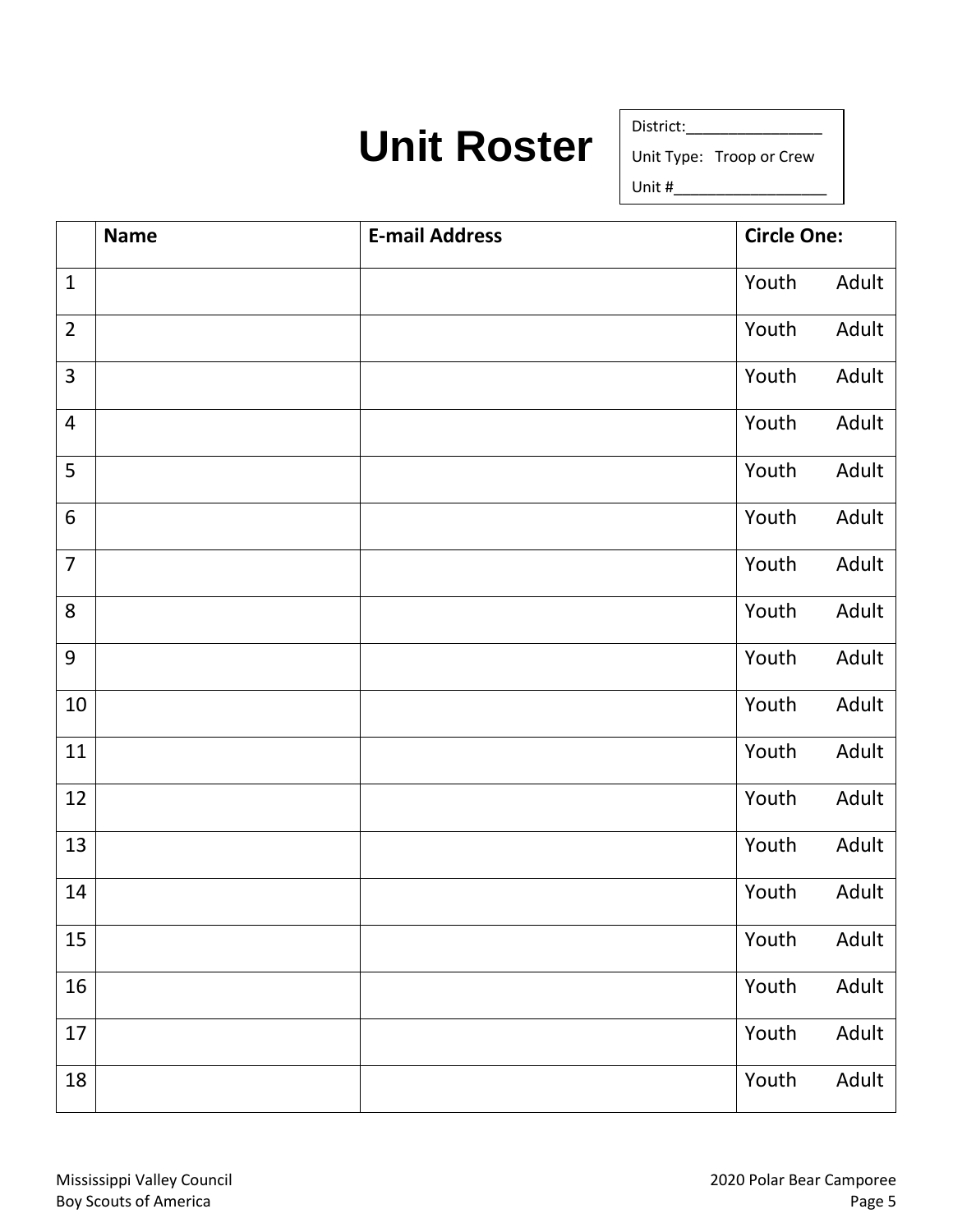# **Polar Bear Camporee Evaluation**

*Please rate the following on a scale of 1-5 (5 being the best)* 

| Location - Was this the best venue for the event?                               | $\mathbf{1}$ | $\overline{2}$ | 3              | 4 | 5 |
|---------------------------------------------------------------------------------|--------------|----------------|----------------|---|---|
| <b>Information &amp; Communication - Overall Score</b>                          | $\mathbf{1}$ | $\overline{2}$ | $\overline{3}$ | 4 | 5 |
| Did the information help prepare you for this weekend?                          | $\mathbf{1}$ | $\overline{2}$ | $\overline{3}$ | 4 | 5 |
| Did you receive the information in time?                                        | $\mathbf{1}$ | $\overline{2}$ | 3              | 4 | 5 |
| Was any information missing that should have been included?                     |              |                |                |   |   |
| <b>Staff &amp; Logistics - Overall Score</b>                                    | $\mathbf{1}$ | $\overline{2}$ | 3              | 4 | 5 |
| Ease of Registration                                                            | $\mathbf{1}$ | $\overline{2}$ | $\overline{3}$ | 4 | 5 |
| Did staff fulfill your expectations?                                            | $\mathbf{1}$ | $\overline{2}$ | $\overline{3}$ | 4 | 5 |
| <b>Activities - Overall Score</b>                                               | $\mathbf{1}$ | $\overline{2}$ | $\mathbf{3}$   | 4 | 5 |
| Diversity of Activities                                                         | $\mathbf{1}$ | $\overline{2}$ | $\overline{3}$ | 4 | 5 |
| <b>Quantity of Activities</b>                                                   | $\mathbf{1}$ | $\overline{2}$ | $\overline{3}$ | 4 | 5 |
| Were they interesting?                                                          | $\mathbf{1}$ | $\overline{2}$ | 3              | 4 | 5 |
| Activity Difficulty - 1 being too easy, 3 being just right and 5 being too hard | $\mathbf{1}$ | $\overline{2}$ | $\overline{3}$ | 4 | 5 |
| What can we START doing to improve?                                             |              |                |                |   |   |
| What can we STOP doing?                                                         |              |                |                |   |   |
| What can we CONTINUE doing?                                                     |              |                |                |   |   |
| <b>General Comments and Suggestions:</b>                                        |              |                |                |   |   |

#### Would you like to help plan or staff the next Camping Activity?

| Please Check One:<br>Yes! Count me in! | Don't know. Call me when it's time. |  |
|----------------------------------------|-------------------------------------|--|
| Name:                                  | Phone:                              |  |